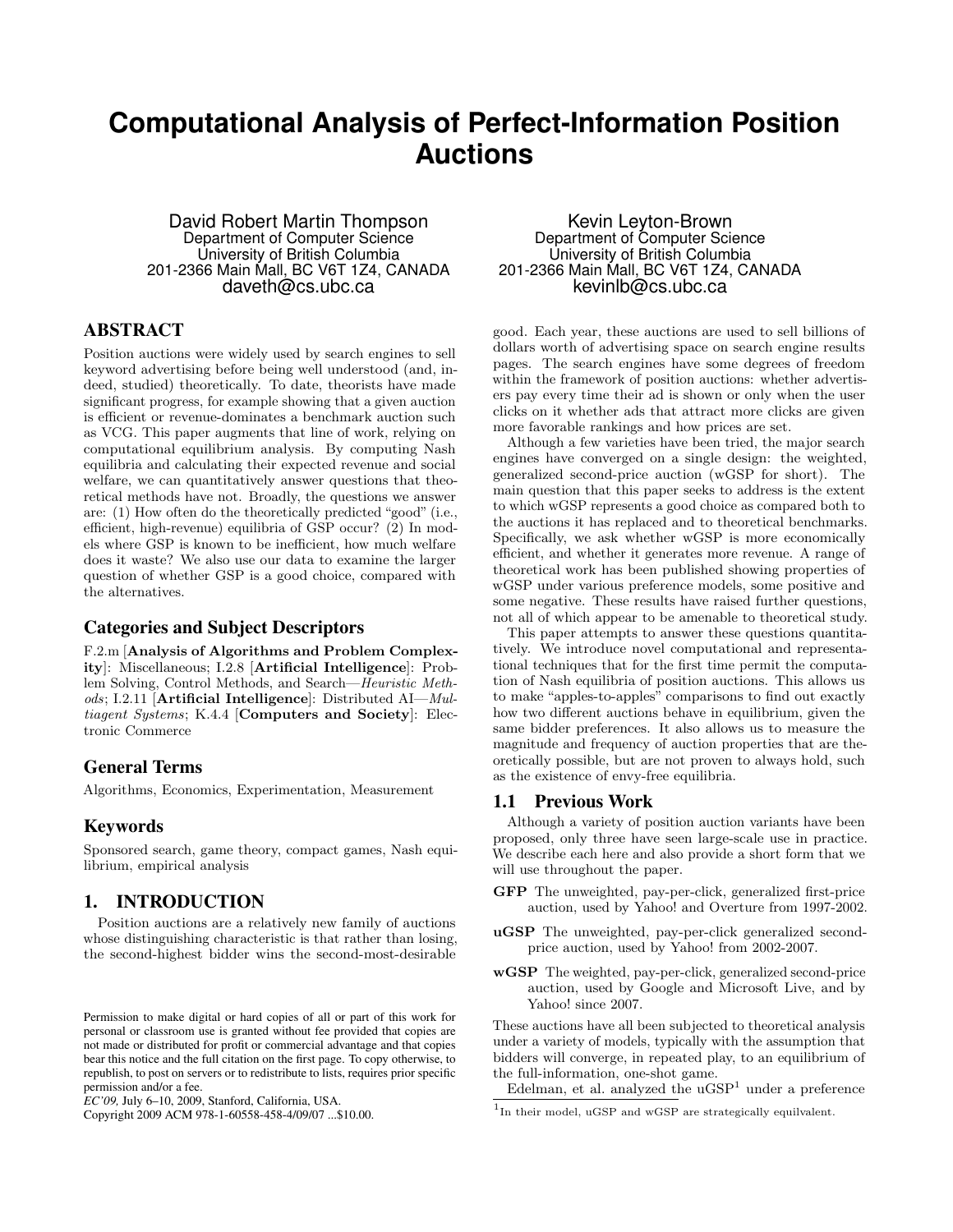model (which we denote EOS) in which each bidder's expected value per click is independent of position. The clickthrough rate is decreasing in position (i.e., ads that appear lower on the screen get fewer clicks) but independent of bidder [15]. They showed that in any locally envy-free equilibrium (one in which no bidder envies the allocation received by a bidder in a neighboring position), uGSP is efficient and revenue dominates the truthful equilibrium of VCG. Given that locally envy-free equilibria are not guaranteed to exist, a natural question about this model is:

Question 1: Under EOS preferences, how often does wGSP have efficient, VCG-revenue-dominating Nash equilibria? What happens in other equilibria?

Varian analyzed wGSP under a more general model [36]. In his model (which we denote V), each bidder's value per click is still independent of position, but the click-through rate is decreasing and "separable." Separability means that for any position/bidder pair, the click-through rate can be factored into a position-specific component that is independent of bidder identity and a bidder-specific component that is independent of position. The weights of wGSP are assumed to correspond to these bidder-specific factors. Varian showed that in any "symmetric equilibrium" (i.e., globally envy-free) wGSP is efficient and revenue dominates VCG. Because symmetric equilibria are similarly not guaranteed to exist, it is natural to ask a second question analogous to our first:

Question 2: Under V preferences, how often does wGSP have efficient, VCG-revenue-dominating Nash equilibria? What happens in other equilibria?

Blumrosen, et al. proposed an even more general model (which we denote BHN). In this model, click-through rate is still decreasing and separable [8]. However, a bidder's expected value per click is increasing in rank in a separable fashion, subject to the constraint that a bidder's expected value per impression is weakly decreasing. The authors support their generalization by describing empirical data that shows that conversions (e.g., sales) are more likely for clicks in lower positions. They show that preference-profiles exist where wGSP has no efficient, pure-strategy Nash equilibrium. However, while we know that such preference profiles exist, we do not know how much of a problem they pose on average.

Question 3: Under BHN preferences, how often does wGSP have no efficient Nash equilibrium? How much social welfare is lost?

Benisch, et al. proposed another model (which we denote BSS) generalizing EOS. In this model, click-through rate is decreasing in position but independent of bidder. However, bidders' values are single peaked in position and strictly decreasing from that peak (e.g., "brand" bidders prefer the prestige of top positions, while "value"bidders prefer positions near the middle) [6]. They analyze this model in an imperfectinformation game, and show both that GSP ranking rules can be arbitrarily inefficient for such models and that more expressive bidding languages can improve efficiency. For different distributions over their model, they bounded the loss of efficiency in the best-case Bayes-Nash equilibrium.

Question 4: Under BSS preferences, how often does wGSP have no efficient perfect-information Nash equilibrium? How much social welfare is lost?

Yet another family of models are the "cascade models" [18, 22, 2] which seek to capture externalities in the bidders' preferences. Specifically, in these models a bidder's value and click-through rate depend on which bidders win the other positions. The motivation for this model is that users tend

to scan and click ads in the order they appear; a good ad can make lower ones appear less desirable, while a bad ad can cause a user to give up on the ads entirely. Although this is an important and plausible preference model, it is not tractable within our current representation, and so we defer its study to future work.

Having posed the questions that we will address, the rest of the paper takes the following form. In Section 2, we explain the representation that makes our computational approach possible.<sup>2</sup> In Section 3, we describe our specific experimental method: problem distributions, game solving algorithms and statistical techniques. In Section 4, we address our questions, presenting the results of our experimental study.

# 2. POSITION AUCTIONS AS AGGS

This section describes our preference model and shows how that model can be represented compactly to allow for more efficient computation of Nash equilibria. The essential insight that makes this possible is that these games obey "contextspecific independence": for example, in GFP a bidder's payoff depends only on his own bid and on how many bidders bid higher than he did, but not on who they are or exactly what their bids were. Action-graph games (described below) exploit this independence to represent games more compactly and answer questions about them more tractably.

#### 2.1 Preference model

In our evaluation of auction types, we use the following model. As in previous work [36, 15, 24], we look for the equilibria of the one-shot, full-information game.

DEFINITION 1 (AD AUCTION SETTING). An ad auction setting is given by a 6-tuple  $(N, K, M, P, V, \beta)$ :

- 1. N is the set of bidders  $(n = |N|)$ ;
- 2. K is the set of possible positions  $(k = |K|)$ ;
- 3. M is the set of possible bids;
- 4. P is a matrix of click-through rates, where  $P_{i,i}$  is the probability that bidder i will receive a click when his ad is in position j;
- 5. V is a matrix of expected values for a click, where  $V_{i,i}$ is the value that bidder i has for a click when his ad is in position j; and
- 6. β is a vector of "quality scores" or weights, where  $\beta_i/\beta_j$ denotes the quality of bidder i relative to bidder j.

Because our model allows for arbitrary click-value and clickthrough rates for every bidder, position pairing, it strictly generalizes all the models described earlier: EOS, V, BHN and BSS.

# 2.2 AGGs

Since analyses of position auctions have relied on perfectinformation games, in principle we could discretize bid amounts and then represent the auction as a normal-form game. This would have the advantage that Nash equilibria of the auction could be identified by standard computational tools such as Gambit [28]. The catch, of course, is that the normal form representation of a realistic ad auction problem is unmanageably large. For example, the normal form representation of a

 $^2\!$  We introduced this representation in a previous workshop paper [35]. Section 2 essentially follows that earlier work (albeit incorporating some new advances). Otherwise, the results in the current paper are entirely new.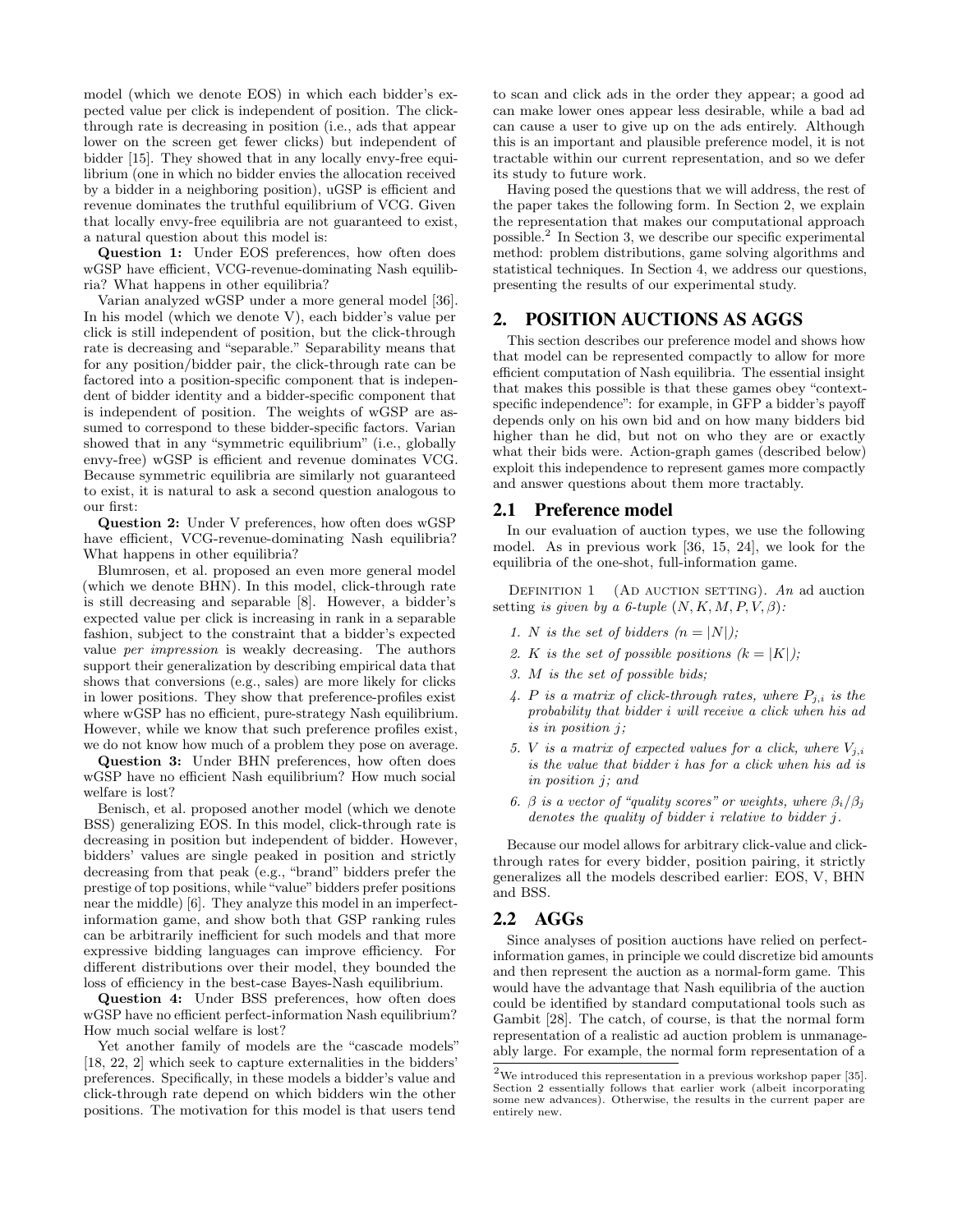relatively small game with 10 agents and 10 bid amounts per agent consists of 100 billion values, too many to store even on the hard drive of many modern computers—let alone in RAM. Thus, to have any hope of tackling position auctions computationally, it is necessary to work with a representation language that allows the game to be compactly described.

We chose to use the action-graph game (AGG) representation [7, 20]. Action-graph games are similar to the more widely-known graphical game representation [21] in that they exploit utility independencies. AGGs are strictly more powerful than graphical games, however. This is because AGGs are compact not only for games with "strict utility independencies" (the property that one agent's payoff never depends on some second agent's action) but also "contextspecific independencies" (one agent's payoff is independent of a second agent's action, at least for some action of the first agent and some set of actions of the second). This distinction is important for modeling position auctions. Note that any bidder can affect any other bidder's payoff (e.g., by outbidding him); hence the graphical game representation of a perfect-information position auction is a clique, tion of a perfect-information position auction is a city eque, meaning that it is no more compact than the normal form. However, position auctions have considerable context-specific However, position auctions have considerable context-specific<br>independence structure. To give one simple example, in a GFP auction, bidder  $i$ 's utility is independent of bidder  $j$ 's bid, conditional on  $j$  bidding less than  $i$ . This is the sort of structure that can be captured by AGGs.

The core idea behind action-graph games is the action<br> *are of two called because nodes in this directed graph represent* graph, so called because nodes in this directed graph represent actions. Each agent is allowed to choose his action from an *late and vanilla. Chocolate (vanilla) vendors are nega*arbitrary subset of the nodes; agents' subsets are allowed to and the game can be visualized as overlap or coincide. Play of the game can be visualized as each agent simultaneously placing a single token on one of each agent simulateously placing a single token on one or the nodes in the graph. Given the locations of all the tokens, the nodes in the graph. Given the locations of all the tokens,<br>an agent's utility can be computed by referring only to the an agent's utility can be computed by referring only to the *number* of tokens in the *neighborhood* of his chosen node. (The neighborhood of a node v is the set of all nodes having<br>  $\alpha$ <br> *cutosing edges* that point to vertical area exhibited and so outgoing edges that point to  $v$ ; self-edges are allowed, and so a node can belong to its own neighborhood.) Figure 1 gives a nexample of an action-graph game taken from [7]. Observe<br>that there are two action-graph game taken from [7]. Observe that there are two action sets consisting of four actions each; unlike in a graphical game, the number of agents cannot be inferred from the graph.

Compact size is not the only interesting thing about AGGs.<br>More importantly, AGG structure can be leveraged com-More importantly, AGG structure can be leveraged computationally, and hence game-theoretic computations can<br>be neglected descriptively represented to  $\Lambda C G$  then form be performed dramatically more quickly for AGGs than for e performed dramaticanty more quickly for AGGs than for games represented in normal form. For example, given action games, the state of the state of the state of the state of the state of the state of the state of the sta graphs with bounded in-degree, a polynomial-time dynamic graphs with bounded in-degree, a polynomial-time dynamic<br>programming algorithm can be used to compute an agent's expected utility under an arbitrary mixed strategy profile [20]. (Observe that this is interesting because the standard method of computing expected utility has running time polynomial in the size of the normal form, but potentially exponential in the size of the hormal form, but potentially exponential in the size of more compact representations like AGGs.) This computational problem is important because it constitutes the inner loop of many game-theoretic algorithms, including state-of-the-art algorithms for computing Nash equilibria state-of-the-art algorithms for computing in as equinorial<br>like Simplicial Subdivision [33] and Govindan-Wilson [19]. An exponential speedup to the solution of the expected utility problem therefore translates directly to an exponential speedup of such algorithms, without altering the solution obtained. obtained.<br>Although it is beyond the scope of this paper to describe polynomial-time dynamic<br>
eed to compute an agent's<br>
mixed strategy best response to  $2.3$  Representing GFPs as AGGs

AGGs in detail, there is one further element of the represen-



 $(\text{from } [20])$ . Chocolate and vanilla ice-cream ven-<br>dependent alones which had to see mid-in stages on, given that their payoffs will depend on how many represent payoff dependencies.) Figure 1: The ice cream vendor game as an AGG dors must choose which block to open their stores other vendors are within one block of their location. (Circular nodes represent actions, dotted boxes represent action sets for a group of players and arcs

the expected utility, it is possible<br>to add so-called *function nodes* to the action graph, which<br>can be viavalized as to add so-called *function nodes* to the action graph, which g a single token on one of a modes that belong to no agents' action sets. Instead, the g a single token on one of  $\frac{1}{2}$  action count" at a function node is calculated as an (arbi is runction nodes can dramatically reduce representation<br>size when (for example) many actions affect a given action<br>in the same way. As long as the functions are well-behaved ("contribution-independent"; roughly, commutative and associative), function nodes can be used with the dynamic size when (for example) many actions affect a given action<br>in the same way. As long as the functions are well-behaved the set of its pure strategy best responses to a mixed strategy is the maximal in-degree of action nodes, and since this contribution of  $\lim_{n \to \infty}$  high-in-degree function nodes, function nodes can also lead<br>to substantial computational savings. mgn in degree random nodes, random tation that we must describe here. Specifically, it is possible "action count" at a function node is calculated as an (arbitrary) deterministic function of the counts at the function node's parents. For example, when an agent's payoff for playing  $a$  depends on how many agents play any of  $b, c$  or d, we can add a summation node to reduce the in-degree of a. Function nodes can dramatically reduce representation ("contribution-independent"; roughly, commutative and asprogramming algorithm from [20]. Since the variable most important to the asymptotic running time of this algorithm quantity can be drastically reduced by the introduction of

 $\begin{array}{ccc} 1 & & \text{if} \\ 5 & & \text{if} \\ 1 & & \text{if} \end{array}$ for representing an ad auction type (for example, weighted<br>per-click GSP) and auction setting as an action-graph game<sup>3</sup> s and bounds on the size of those representations. per-click GSP) and auction setting as an action-graph game<sup>3</sup> Having described the auction types and model that we intend to solve, our next step is to show that they can be compactly represented. This section will present algorithms

 $\frac{1}{2}$  strategy profile of the expected utilibrium in a nash equilibrium in  $\frac{1}{2}$  and this table will grow exponentially in To get a suitably compact representation, one of our biggest concerns is the maximum in-degree of our action graph. Evpayoff function, and this table will grow exponentially in the in-degree of that action node. An arc  $(u, v)$  in an AGG denotes that the payoff for playing action  $v$  depends on the

<sup>//</sup>research.cs.ubc.ca/position\_auctions/.<br>→ //research.cs.ubc.ca/position\_auctions/.  $3$ Implementations of these algorithms are available at  $http://www.1001626227)$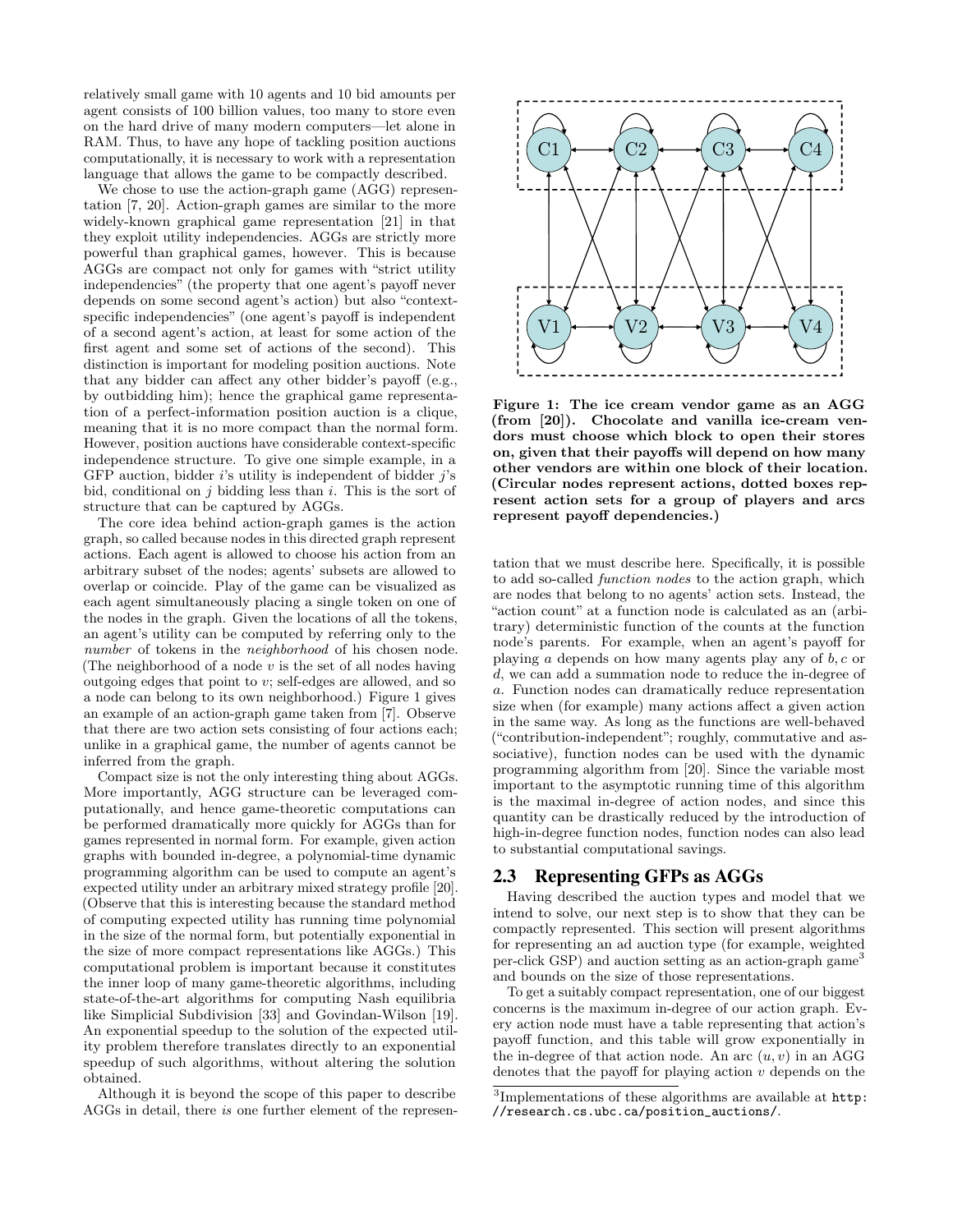

Figure 2: A weighted GFP represented as an AGG. (Square nodes represent summation function nodes.)

number of agents playing u. However, note that an agent's payoff depends only on the position he is awarded and the price he is made to pay. In the case of a GFP, an agent's price is determined by his bid while his position is determined by the number of bids weakly greater than his, denoted g, and the number of bids equal to his, denoted e. (We assume that ties are broken randomly.) His position can be affected by many different actions by other bidders, leading to a very large in-degree. However, if we introduce function nodes corresponding to summation (hereafter summation nodes) to keep track of how many bids are equal to or greater than each possible bid value, we need only two in-arcs to capture the two values.

Algorithm 1 converts a weighted (or, as a special case, unweighted<sup>4</sup>) GFP to an AGG. An example AGG is shown in Figure 2.

foreach agent  $i \in N$  do foreach bid  $m \in M$  do  $\Box$  create an action node representing *i* bidding *m*;  $E \leftarrow \{m\beta_i | \forall i \in N, \forall m \in M\};$ foreach effective bid  $e \in E$ do create a summation function node,  $(=, e)$ representing the bidders bidding exactly e; create a summation function node,  $(\geq, e)$ representing the bidders bidding above  $e$ ; add an arc from  $(=, e)$  to  $(≥, e);$ if  $e>0$  then add an arc from  $(\geq, e)$  to  $(\geq, e')$  (where e' is the next largest effective bid); foreach action node a do  $e \leftarrow$  effective bid of a;

add an arc from  $a$  to  $(=, e);$ add an arc from  $(=, e)$  to a; add an arc from  $(\geq, e)$  to a;

Algorithm 1: An algorithm for converting an auction setting into an action graph representing a GFP.

For each action node, we must have a payoff function

mapping from the inputs to that node to the payoff an agent playing that action will get. For a bid of  $b$  by agent  $i$ , we denote this as  $\gamma_{i,b}^{1,I}$  for a pay-per-impression GFP. Because of the configuration of the summation nodes, the two inputs to this function are the number of effective bids that are equal to i's bid of b and the number that are greater than or equal. The payoff function for any action node in a pay-perimpression GFP is given by

$$
\gamma_{i,b}^{1,I}(e,g) = \frac{1}{e} \sum_{j=g-e+1}^{\min(g,k)} (P_{j,i}V_{j,i} - b).
$$

Similarly, the payoff function for any action node in a payper-click GFP is given by

$$
\gamma_{i,b}^{1,C}(e,g) = \frac{1}{e} \sum_{j=g-e+1}^{\min(g,k)} P_{j,i}(V_{j,i}-b).
$$

This representation results in a graph containing nm action nodes, each of which has an in-degree of two. Each node has a payoff table with at most  $O(n^2)$  relevant entries. Thus, this representation requires  $O(n^3m)$  space.

# 2.4 Representing GSPs as AGGs

GSPs are similar to GFPs in that each agent's payoff depends on a small number of values. To determine the position (or range of positions), we use the same graph structure as for GFPs. However, we need to augment the graph to capture the pricing rule of GSPs. This is done by adding "price nodes", function nodes that identify the next-highest bid. We use the term argmax node to refer to a function node whose value is equal to the largest in-arc carrying a non-zero value (based on some fixed ordering of the in-arcs). By ordering action nodes according to the value of their effective bids, an argmax node identifies the highest effective bid among the subset of action nodes connected to it. After running Algorithm 1, we add argmax nodes as shown in Algorithm 2. An example of the resulting action graph is illustrated in Figure 3. Note that although the in-degree of the argmax nodes can get large  $(O(nm))$ , the computational complexity of solving an AGG only depends on the in-degree of the action nodes.

foreach effective bid  $e \in E$  do create an argmax function node,  $(p, e)$  representing the next highest effective bid below e; for each action node  $a$  with effective bid  $e'$  do if  $e' < e$  then  $\lfloor$  add an arc from a to  $(p, e);$ if  $e' = e$  then | add an arc from  $(p, e)$  to  $a$ ;

Algorithm 2: An algorithm for converting an auction setting into an action graph representing a GSP.

As in the case of GSP, we must define a payoff function for each action node. Now, we have a third input  $(p)$ , which identifies the next-highest effective bid. Let  $E_p$  denote this value. The payoff function for any action node in a pay-perimpression GSP is

$$
\gamma_{i,b}^{2,I}(e,g,p) = \frac{1}{e} \sum_{j=g-e+1}^{\min(g-1,k)} (P_{j,i}V_{j,i} - b)
$$

$$
+ \delta(g \le k)(P_{g,i}V_{g,i} - \max\{1, [E_p]\})/e,
$$

 $^4 {\rm Trivially, }$  this algorithm can also be used to represent an unweighted GFP by replacing  $\beta$  with a vector of ones, causing the auction to treat bids by different agents equivalently.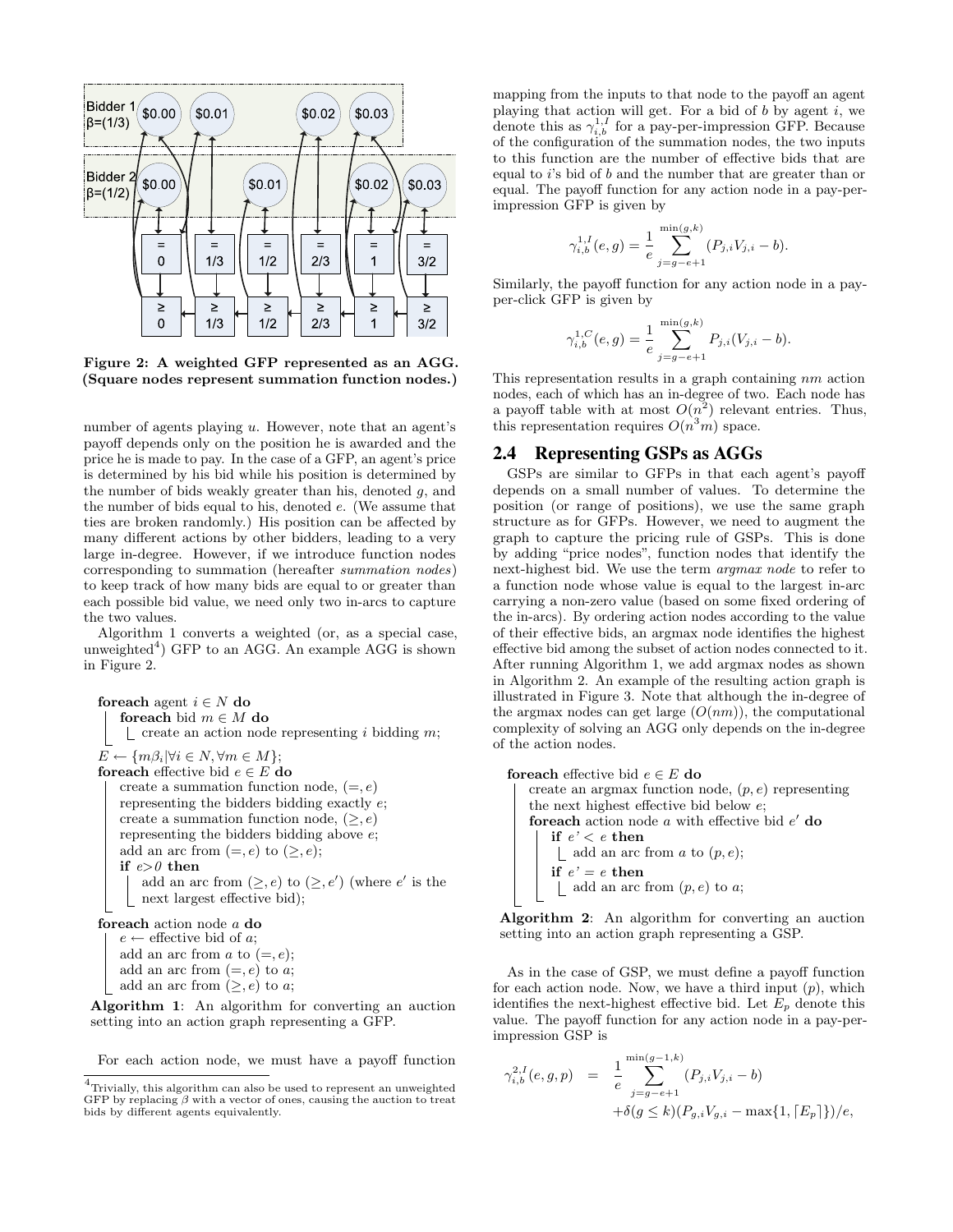

Figure 3: To represent a GSP as an AGG, we add price nodes (argmax nodes denoted by hexagons) to a GFP representation. For clarity only one price node is pictured, while a full GSP representation requires one price node for each effective bid.

where  $\delta(x) = 1$  iff x is true. Similarly, the payoff function for any action node in a pay-per-click GSP is given by

$$
\gamma_{i,b}^{2,C}(e,g,p) = \frac{1}{e} \sum_{j=g-e+1}^{\min(g-1,k)} P_{j,i}(V_{j,i} - b)
$$

$$
+ \delta(g \le k) P_{g,i}(V_{g,i} - \max\{1, [E_p]\})/e.
$$

This representation results in a graph containing nm action nodes, each of which has an in-degree of three. Each node has a payoff table with at most  $O(n^2|E|)$  relevant entries (where  $|E| \leq nm$ ). Thus, this representation requires  $O(n^4m^2)$ space. As with GFPs, we can produce an unweighted auction by simply replacing  $\beta$  with a vector of ones. As an aside, we can also derive AGG representations of Lahaie and Pennock's family of ranking rules [25] by adjusting the values of  $\beta$ appropriately.

Although these techniques can represent many different position auctions, in this paper we focus on the ones used in practice: GFP, uGSP and wGSP.

#### 2.5 Removal of Dominated Strategies

For tractability, we removed weakly dominated strategies while generating action graph games. The strategies we removed fall into two classes. The first class is strategies that require a bidder to bid higher than his maximum value in any position. The second class is strategies where the agent bids the larger of two values that always result in the same allocation, i.e., where every bid by any other agent is either strictly greater than the larger bid or strictly less than the smaller bid. This second class occurs often when bidders have very different weights.

In general, it is well-known that removing weakly dominated strategies can remove some Nash equilibria. We consider whether that happens here. For the first class, we do lose Nash equilibria, but only ones in which at least one agent plays the obviously-dominated strategy of bidding above his value. For the second class, we do not remove any Nash

equilibria from GFP auctions, because the dominance is always strict: by bidding the higher of the two values, the bidder gets the same outcome but pays a strictly higher price. However, for GSP auctions removing the second class of dominated strategies does remove some Nash equilibria. Fortunately, these equilibria are redundant from perspective of auction analysis. If the removed strategy is played in a Nash equilibrium, there must be a corresponding equilibrium where the bidder plays the dominating strategy, and where each equilibrium leads to the same outcome (or distribution over outcomes in the case of ties or mixed strategies).

# 3. METHOD

Broadly speaking, the method of this paper is to generate many specific preference-profile instances from each of the preference models, build an AGG encoding the corresponding perfect-information auction problem, solve the AGG computationally, and then compare the outcomes against both each other and VCG.

#### 3.1 Problem instances

We generated our preference profiles by (i) imposing a probability distribution over the preference-models, and then (ii) drawing instances from those distributions. For the EOS, V, and BHN preference models we used a probability distribution that was as uniform as possible over the space of possible preferences.

Specifically, for EOS, each bidder's value was drawn from a uniform [0, 1] distribution. The position-specific clickthrough rate was drawn from a uniform distribution over the allowed range (at least zero, and at most the click probability of the position immediately above).

For V, the distribution was the same as for EOS, except that each bidder-specific click-through rate factor was drawn from a uniform distribution on [0, 1].

For BHN, the distribution was the same as for V, except that the position-specific click-value factor was drawn from a uniform distribution over the allowed range (at least the value per-click of the position immediately above, at most a value per-click that results in the same value per-impression as the position immediately above).

We handled BSS differently, because in addition to their model, the authors also provided an explicit preference distribution of their own. We followed that model, which we summarize here (a more thorough description is provided in [6]). Click-through rate decreases exponentially. With probability 0.5, a bidder's peak position is drawn from uniform  $[0.8, 1.0]$ ; otherwise this value is drawn from uniform  $[0.4, 0.6]$ . Conversion probabilities fall off exponentially from the peak. Value per conversion is drawn from uniform [30, 150] while each click costs 1.

In every case, we normalized the values so that the highest value was equal to the highest possible bid, to ensure that the full number of bid increments was potentially useful.

We instantiated our preference profiles to generate games at four problem sizes:

small: 5 bidders, 3 positions, 5 non-zero bid increments;

- medium: 10 bidders, 8 positions, 10 non-zero bid increments;
- large: 10 bidders, 8 positions, 20 non-zero bid increments;
- extra large: 10 bidders, 8 positions, 40 non-zero bid increments.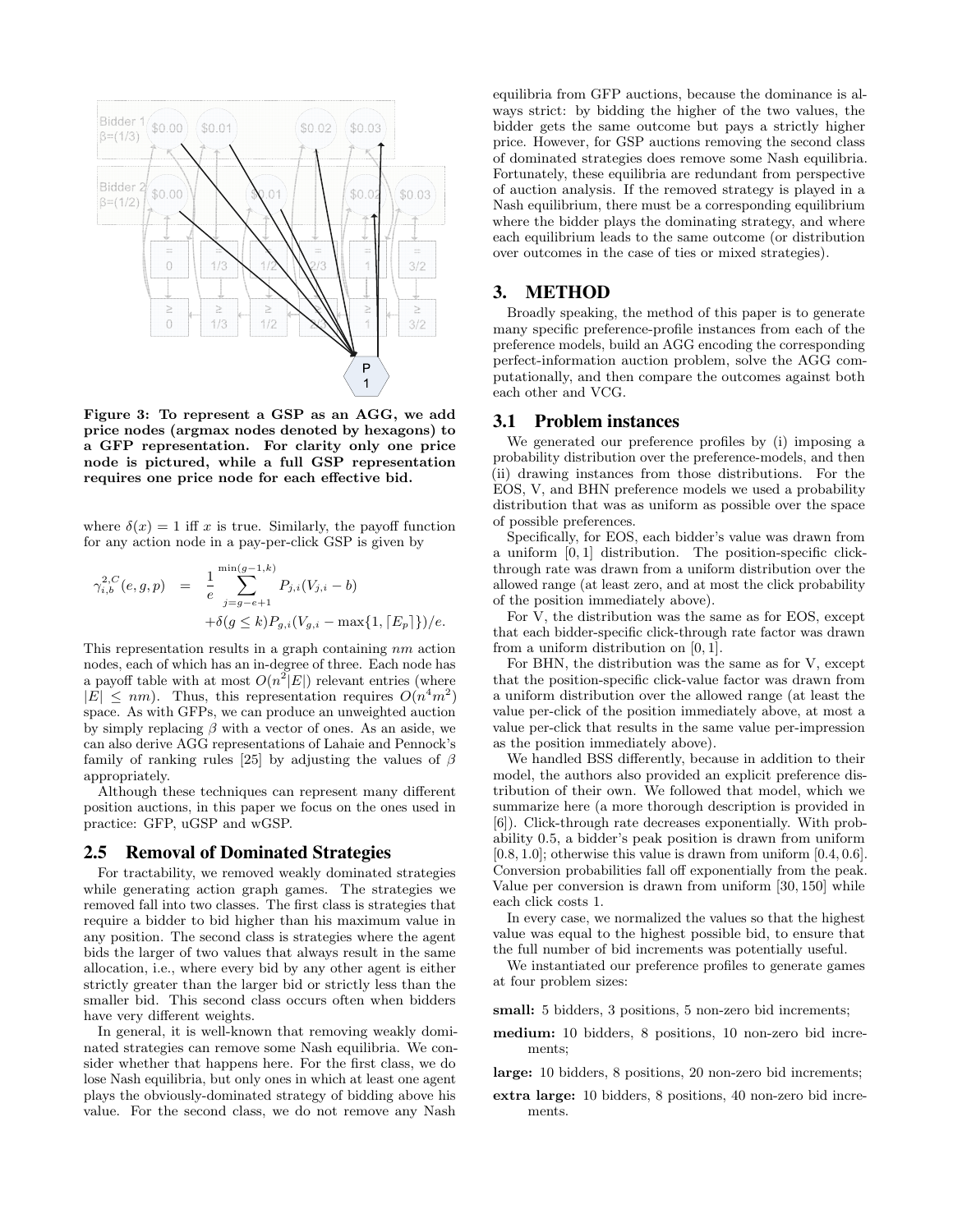To allow direct study of the effect of discretization, we generated the medium, large and extra-large problem instances to be identical up to a normalizing constant.

For each preference model and size, we generated 100 preference-profile instances, and then generated games for each of the three position-auction types, GFP, uGSP and wGSP (4800 games, in all).

# 3.2 Computation

Our experiments were performed using a cluster of 55 machines with dual Intel Xeon 3.2GHz CPUs, 2MB cache and 2GB RAM, running Suse Linux 10.1 (Linux kernel 2.6.16.54-  $0.2.5$ -smp $).$ 

To compute Nash equilibria, we used "simpdiv" and "gnm," the simplicial subdivision [33] and global Netwon method [19] implementations provided by Gambit [28], extended to use AGGs and the dynamic programming algorithm of [20].<sup>5</sup>

For each game, we ran simpdiv from ten different purestrategy-profile starting points, chosen uniformly at random. We also ran gnm ten times, with random seeds one through ten. Each run was limited to five CPU minutes. simpdiv took 895.1 CPU hours and found solutions to 4230 of the 4800 games. gnm took 1402.1 CPU hours and found solutions to 3775 games.

To improve the statistical reliability of our results, we did not drop individual games that were not solved within our chosen time cutoff. This is because we worried that the very features that made instances hard to solve could also make their equilibrium outcomes qualitatively different from those of easier-to-solve games. Instead, we split (preferencemodel,size,auction) triples into two groups. For those on which we had solved nearly every instance, we re-ran our solvers until an equilibrium was found. On the other hand, some triples had been too hard to solve reliably; these we abandoned. They were all GFP auctions at large or extralarge sizes: (V, large, GFP), (EOS, large, GFP), (V, extra large, GFP), (EOS, extra large, GFP) and (BSS, extra large, GFP).

# 3.3 Equilibrium selection

Starting from some arbitrary equilibrium of a GSP, it will often be the case that one or more agents can vary their bids within ranges that do not affect the outcome (the ranking of the ads), but that do affect the amounts that the bidders above must pay [9, 36]. Thus, while social welfare is relatively stable in GSPs, equilibrium revenue depends on which strategy each agent chooses from a set of weak best responses.

We approached this equilibrium selection problem as a constrained optimization problem: maximizing or minimizing revenue subject to being in a Nash equilibrium. We solved this optimization problem using a local search through strategy-profile space. Our neighborhood relation was strategies that differ by shifting probability mass from one bid to an adjacent one. Our algorithm was randomized hillclimbing: accepting the first improving move that does not violate an equilibrium constraint. We restarted twice from each equilibrium found by simpdiv or gnm. Note that the final maximum or minimum thus found was not guaranteed to be a global optimum.

For consistency, we also used the same local search procedure with GFP problems, and in all auctions when evaluating social welfare as well as revenue.

# 3.4 Benchmarks: VCG and Discretized VCG

As well as comparing GSP and GFP to each other, we also compared these position auctions to VCG. There are two ways of doing this. First, we used the actual (i.e., nondiscretized) preferences of the agents, and computed the truthful equilibrium of VCG. However, when making such a comparison, it is not possible to determine whether differences arise because of the auction mechanism or because of discretization. To answer this question, we also compared to a discretized version of VCG. Bids were discretized to the same number of increments as in the position auctions. We assume that bidders report the discrete value nearest to their true value. (All bidders bidding in this way is an  $\epsilon$ -Nash equilibrium, where  $\epsilon$  is equal to half of one bid increment.)

#### 3.5 Statistical Methods

To test whether one auction achieved statistically significantly better performance than another according to a given metric (e.g., revenue), we used a blocking, means-of-means, bootstrapping test [13]. We performed the test as follows:

- 1. For each setting instance, find the difference in the metric across that pair of auctions on that instance. Each value is normalized by the achievable social welfare in that instance. Call this set of values S.
- 2. Draw  $|S|$  samples from S (with replacement), and compute the mean. Perform this procedure 20,000 times. Let M denote the set of means thus computed.
- 3. Our estimated performance difference is the mean of  $M$  (the mean-of-means of  $S$ ).
- 4. This difference has significance level  $\alpha$  if the  $\alpha^{th}$  quantile of M is weakly greater than zero.

For our hypothesis tests, we use <sup>∗</sup> to denote that a result has a significance level of  $\alpha = 0.05$  and <sup>\*\*</sup> to denote that a result has a significance level of  $\alpha = 0.01$ . For each group of data points (i.e., for a specific size and preference model) we must perform 80 simultaneous tests: we compare revenue and welfare in the best and worst equilibrium, from each auction to every other. With this many tests, we must use some multiple-comparison correction. (Otherwise, while every individual significance test will be sound with marginal probability  $\geq 0.95$ , the joint probability of them all being sound could be much lower.) We use a Bonferroni correction (effectively, dividing the desired significance level by the number of tests performed) [30]. Thus, when reporting results for groups of data points, we use <sup>∗</sup> to indicate that a result is individually significant for  $\alpha = 0.000625$  and ∗∗ to indicate that a result is individually significant for  $\alpha = 0.000125.$ 

#### 4. EXPERIMENTAL RESULTS

We had two main goals: answering the four questions posed in the introduction, and assessing whether wGSP achieved superior performance in equilibrium, as compared to the auctions that it has replaced in widespread practice. This section is structured around the preference models that each question uses. For each model, we answer our corresponding question, and then quantify wGSP's performance compared to that of the other auctions.

 ${}^{5}$ The AGG extensions of Gambit can be obtained from http://agg. cs.ubc.ca.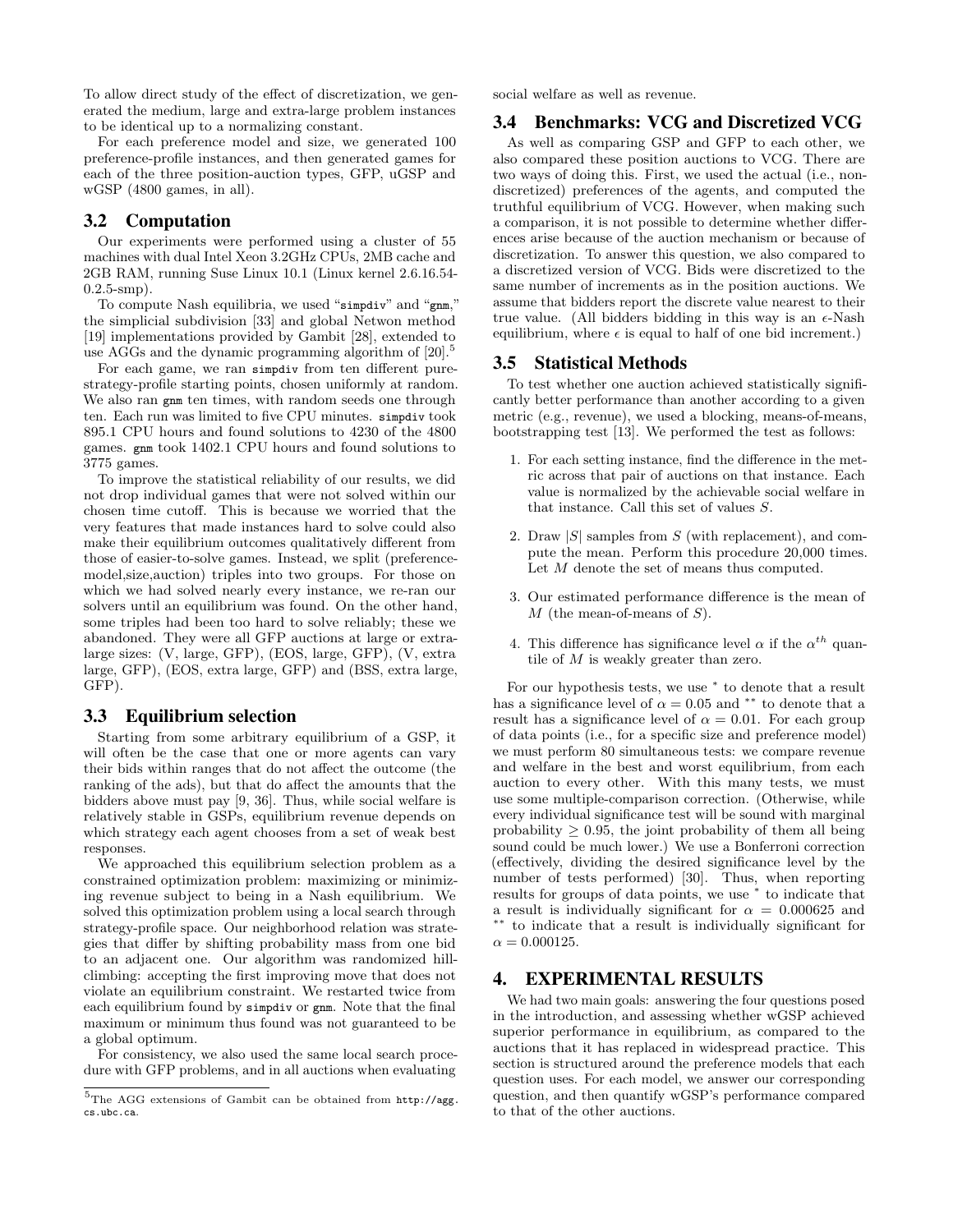

Figure 4: In EOS, wGSP approximated efficiency well, even in the worst observed equilibria. Finer discretization lead to more social welfare.



Figure 5: In EOS, wGSP's expected revenue was very sensitive to equilibrium selection (extra large size, 40 increments).

#### 4.1 Edelman, Schwarz, Ostrovsky model

Recall that Edelman et al. proved that in "locally envy-free equilibra" wGSP is weakly better than VCG in revenue and welfare [15]. Our question was:

Question 1: Under EOS preferences, how often does wGSP have efficient, VCG-revenue-dominating Nash equilibria? What happens in other equilibria?

We found that wGSP approximated efficiency very well: although wGSP was inefficient (significant∗∗ at every size), the welfare loss was small relative to the size of the bid increment. As discretizations got finer, wGSP appeared to approach efficiency (see Figure 4).

On the other hand, our revenue results ran counter to the prediction made by Edelman et al, that wGSP would revenuedominate VCG. Although wGSP had multiple equilibria with different revenues (see Figure 5), even in its most favorable equilibria wGSP achieved less expected revenue than VCG (see Figure 6, significant∗∗ at every size). There are a number



Figure 6: In EOS, even in the best equilibria we found wGSP's did not beat VCG (extra large size, 40 increments).



Figure 7: In EOS, uGSP and wGSP are strategically equivalent and were more efficient than GFP, in the worst (shown above) and best equilibria (medium size, 10 increments).

of reasons that this could have occurred. First, Edelman et al.'s prediction concerns only envy-free equilibria. These equilibria arise when bidders bid within an interval that may be empty [36]; given instances may therefore have no such equilibria. Second, discretization means that even when the interval is non-empty, it could fall between two bid increments. Third, the only discrete bids on this interval could be higher than the bidder's value, and therefore would removed as weakly dominated.

From the perspective of practice, our efficiency results seem to support Yahoo!'s 2002 decision to switch from GFP to uGSP: uGSP was more efficient (see Figure 7, significant∗∗ at small and medium sizes for best and worst equilibria. GFP was too difficult to solve at larger sizes.) Our revenue results were ambiguous: we did not observe a significant revenue difference between GFP and uGSP. Another interesting practical conclusion is that the use of \$0.01 bid increments is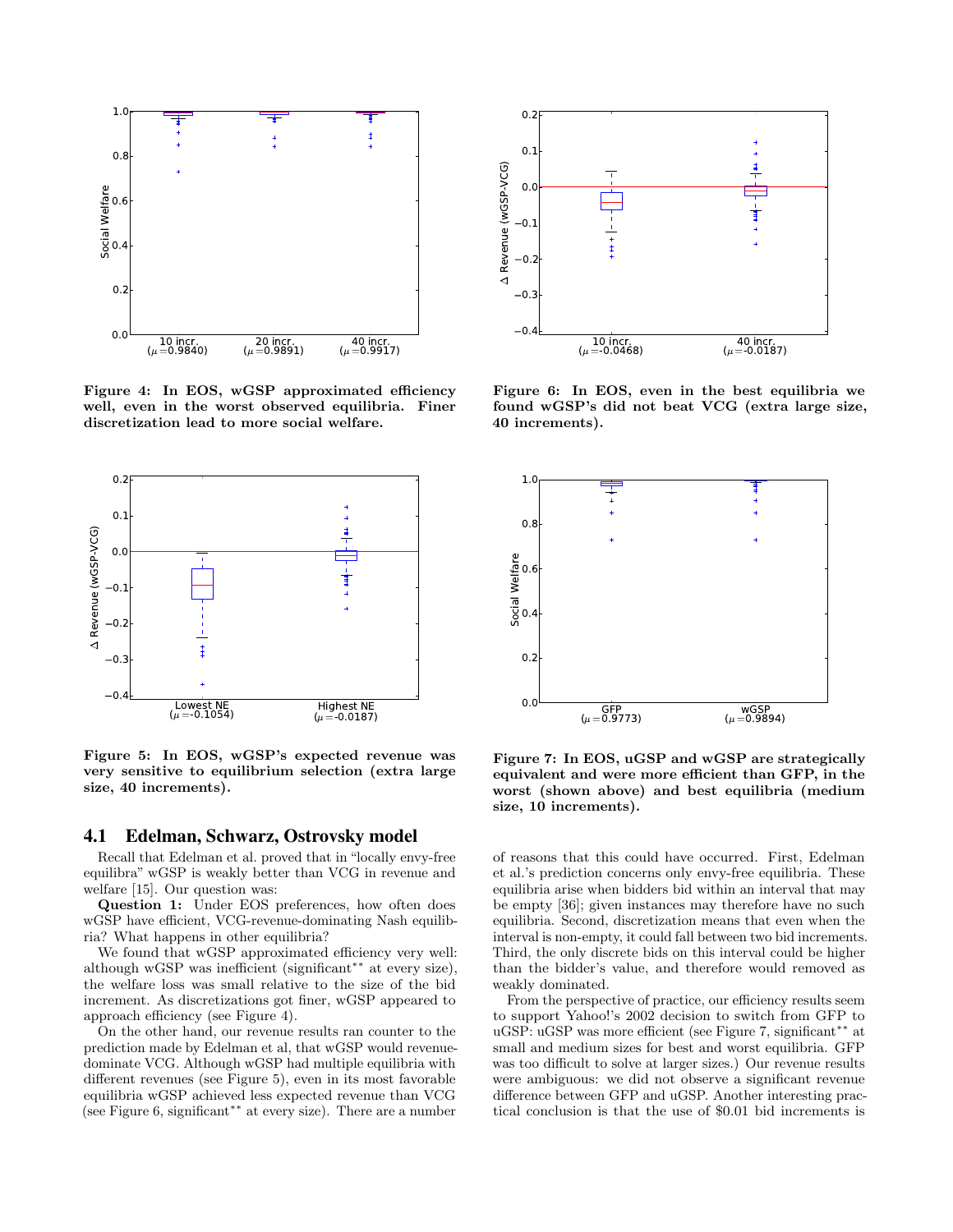

Figure 8: In V, wGSP got more revenue than VCG. As discretization got finer, wGSP's expected revenue gains over VCG got smaller.



Figure 9: In V, wGSP's revenue was very equilibrium-selection sensitive (medium size, 10 increments).

not innocuous. For keywords where values per click is small, this amounts to a coarse discretization, which could harm revenue and welfare.

#### 4.2 Varian model

Recall that Varian proved that in "symmetric equilibria" wGSP achieves weakly better performance than VCG according to both revenue and welfare [36]. Our question was:

Question 2: Under V preferences, how often does wGSP have efficient, VCG-revenue-dominating Nash equilibria? What happens in other equilibria?

As with the EOS model, we found that that even in the worst equilibria, wGSP approximated efficiency very well. 95% confidence intervals on the mean welfare loss ranged from  $[0.36\%, 1.47\%]$  for the extra-large cases to  $[1.40\%, 4.94\%]$ for the small cases.

Unlike in the case of EOS, our revenue findings were consistent with Varian's. wGSP's best Nash equilibrium did gener-



Figure 10: In V, wGSP was more efficient than uGSP and GFP (medium size, 10 increments).



Figure 11: In BHN, wGSP and discretized VCG both have serious failures of efficiency (large size, 20 increments).

ate more revenue than VCG (significant∗∗ for small, medium and large games, not significant for extra-large games). Interestingly, the magnitude of this effect got smaller for finer discretizations (see Figure 8). Also as with uGSP in EOS, revenue was very sensitive to equilibrium selection (see Figure 9).

wGSP clearly dominated GFP and uGSP in terms of efficiency (see Figure 10, significant∗∗ at every scale at which data was present). Again, revenue results were ambiguous: wGSP's revenue was only significantly greater than GFP or uGSP for medium-sized instances. Interestingly, finer discretization seemed to help efficiency, but to hurt best-case revenue.

#### 4.3 Blumrosen, Hartline, Nong model

Blumrosen et al. proved the negative result that sometimes wGSP has no efficient equilibrium.

Question 3: Under BHN preferences, how often does wGSP have no efficient Nash equilibrium? How much social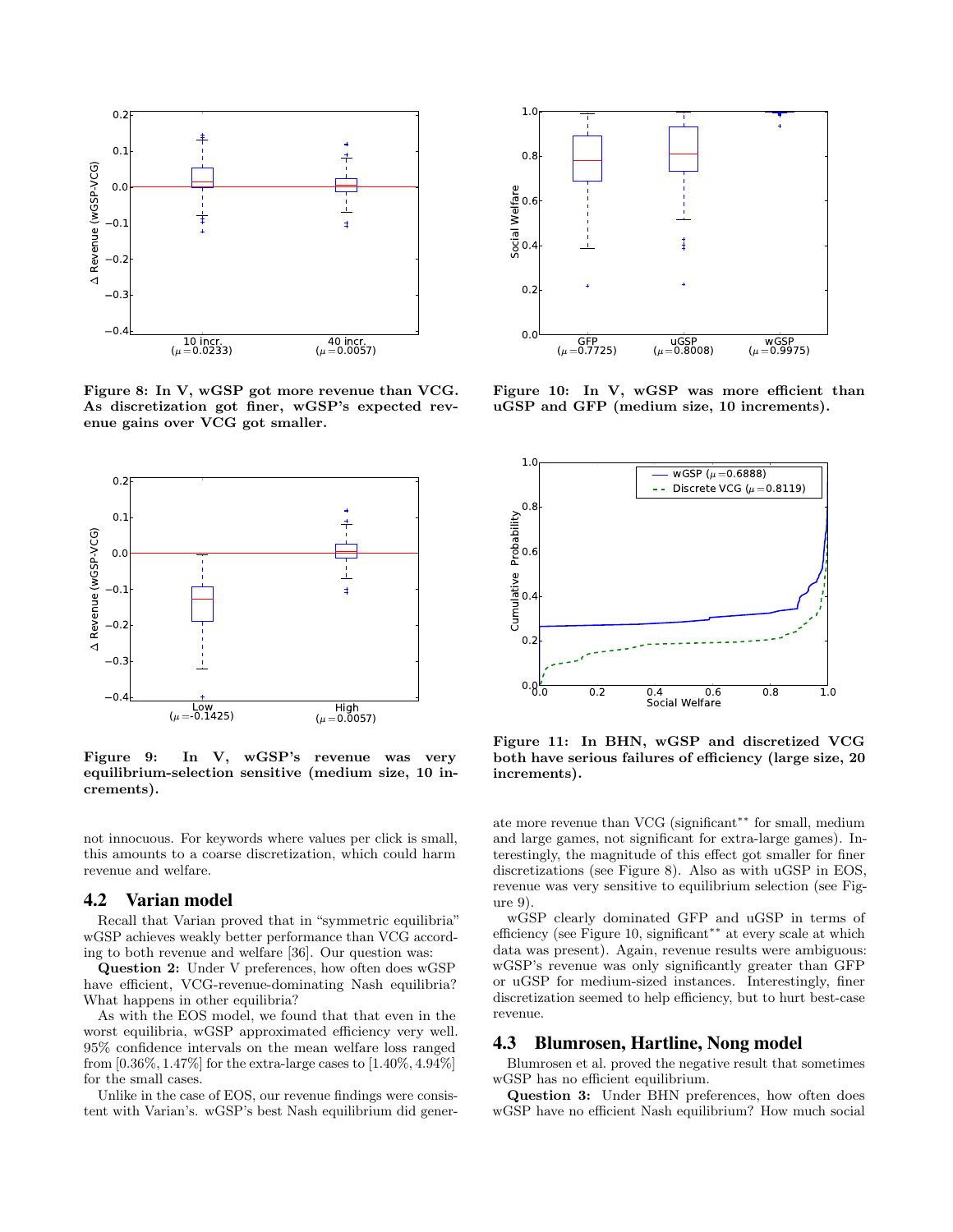

Figure 12: In BHN, wGSP was more efficient than GFP or uGSP (large size, 20 increments).



Figure 13: In BHN, wGSP got more expected revenue than GFP or uGSP (large size, 20 increments).

welfare is lost?

Our efficiency results in this setting were especially interesting. We found that wGSP had frequent, complete failures of efficiency (see Figure 11). Surprisingly, discretized VCG also had massive failures of efficiency. These effects seemed to arise from the fact that the top position, with the highest value-per-impression (and hence then largest contribution to social welfare), had the smallest value-per-click and was therefore very prone to being distorted by discretization.

Despite this, wGSP had higher expected welfare than GFP and uGSP (see Figure 12, significant<sup>\*\*</sup> for all sizes with sufficient data). Again, revenue results were ambiguous: although wGSP often had higher revenue (see Figure 13), this difference was not always significant.

# 4.4 Benisch, Sadeh, Sandholm model

Benisch et al. proved the negative result that sometimes wGSP has no efficient Bayes-Nash equilibrium. Quantitatively, they were able to upper-bound social welfare between 70% and 98% depending on bidder values, for instances with



Figure 14: In BSS, wGSP was inefficient, but more efficient than GFP (small size, 5 increments).



Figure 15: In small BSS problems, GFP generated more revenue than wGSP (small size, 5 increments).

three and four bidders.

Question 4: Under BSS preferences, how often does wGSP have no efficient perfect-information Nash equilibrium? How much social welfare is lost?

Despite our very different game model (perfect-information, discrete bids), we observed failures of efficiency of comparable magnitude, for five-bidder and ten-bidder instances. Overall, wGSP was more efficient than GFP (see Figure 14, significant<sup>∗∗</sup> for all sizes with sufficient data).

Revenue was ambiguous in this setting: both GFP and wGSP were very sensitive to equilibrium selection. Significant differences only existed for the smallest instances, where GFP achieved better revenue than wGSP (see Figure 15).

# 5. CONCLUSIONS

From a theoretical perspective, we were able to quantify the magnitude of predicted effects and to quantify their sensitivity to equilibrium selection. We found that (in all its equilibria) wGSP was consistently approximately efficient in the models (V and EOS) for which it was already known